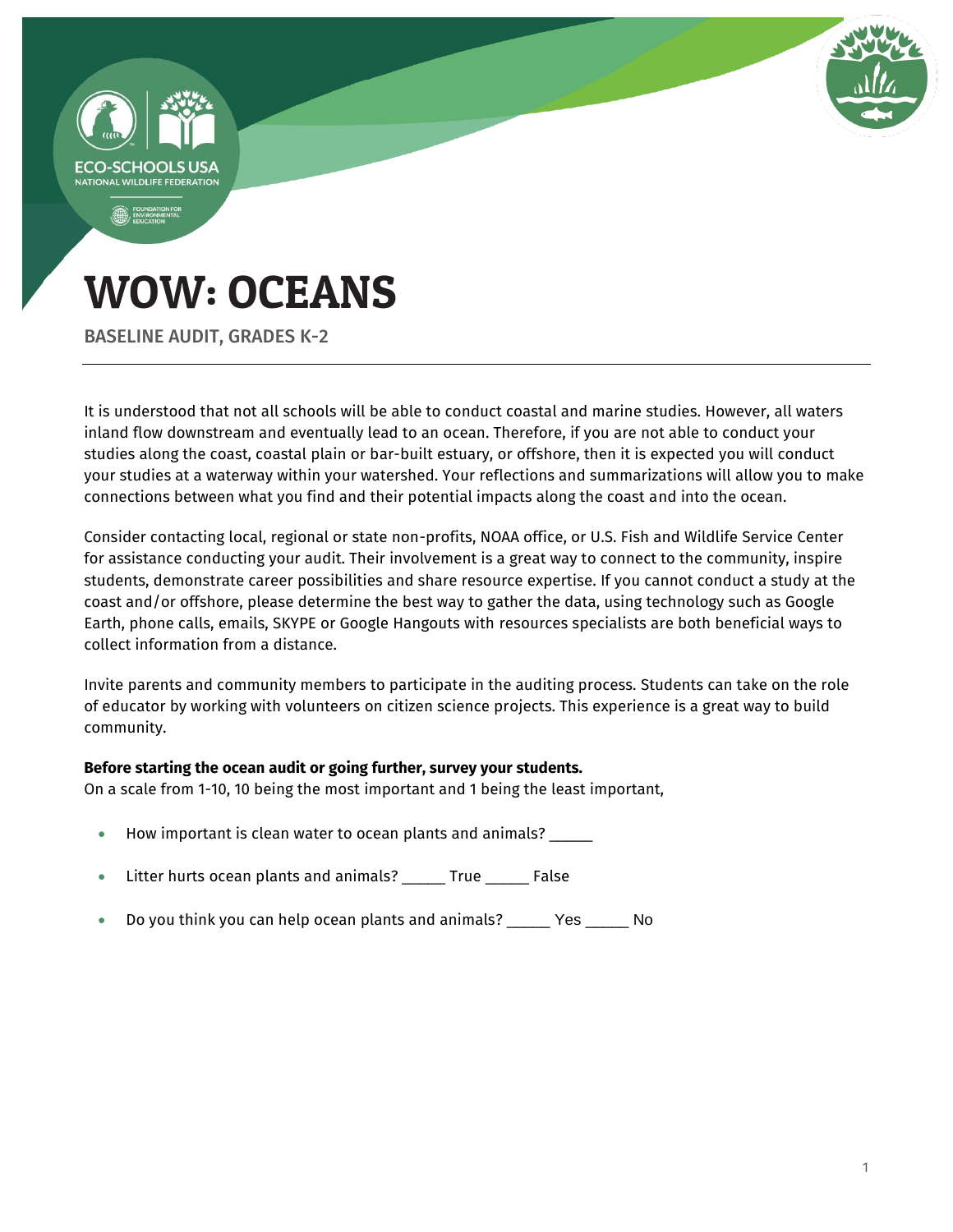



# TABLE 1. GEOGRAPHIC INFORMATION

| 1. | What is the name of your watershed?<br>https://cfpub.epa.gov/surf/locate/index.cfm                                                                                                                                                                                                                              |                                                                                                                                                                                                         |
|----|-----------------------------------------------------------------------------------------------------------------------------------------------------------------------------------------------------------------------------------------------------------------------------------------------------------------|---------------------------------------------------------------------------------------------------------------------------------------------------------------------------------------------------------|
| 2. | What are the GPS coordinates for your study site? Use you<br>smartphone's GPS or go to: https://www.whatsmygps.com to<br>find the coordinates.                                                                                                                                                                  |                                                                                                                                                                                                         |
| 3. | The ocean study site is                                                                                                                                                                                                                                                                                         | $\mathsf I$ on the coast/beach<br>on land or inland                                                                                                                                                     |
| 4. | Eventually water running over your watershed empties into<br>an ocean. Identify the ocean.                                                                                                                                                                                                                      | Pacific<br>Atlantic (Gulf of Mexico)<br>Atlantic (East Coast)<br>other and the contract of the contract of the contract of the contract of the contract of the contract of the                          |
| 5. | Using observations or Google Earth (for those students who<br>are inland), describe the ocean study site. Check all that<br>apply.<br>Optional, but encouraged: take a screen shot, a set of 4 in<br>person shots (N, S, E and W) or a panoramic, in-person<br>picture and include the images below this table. | $\mathsf I$ sandy coastline<br>tide pools<br>$\mathsf I$ rocky coastline<br>dunes<br>white sands<br>coastal<br>grasses/shrubs/plants<br>brown sands<br>$\mathsf{\underline{J}}$ mangroves or<br>forests |
|    |                                                                                                                                                                                                                                                                                                                 | black sands<br>cliffs                                                                                                                                                                                   |

**Insert photos here.**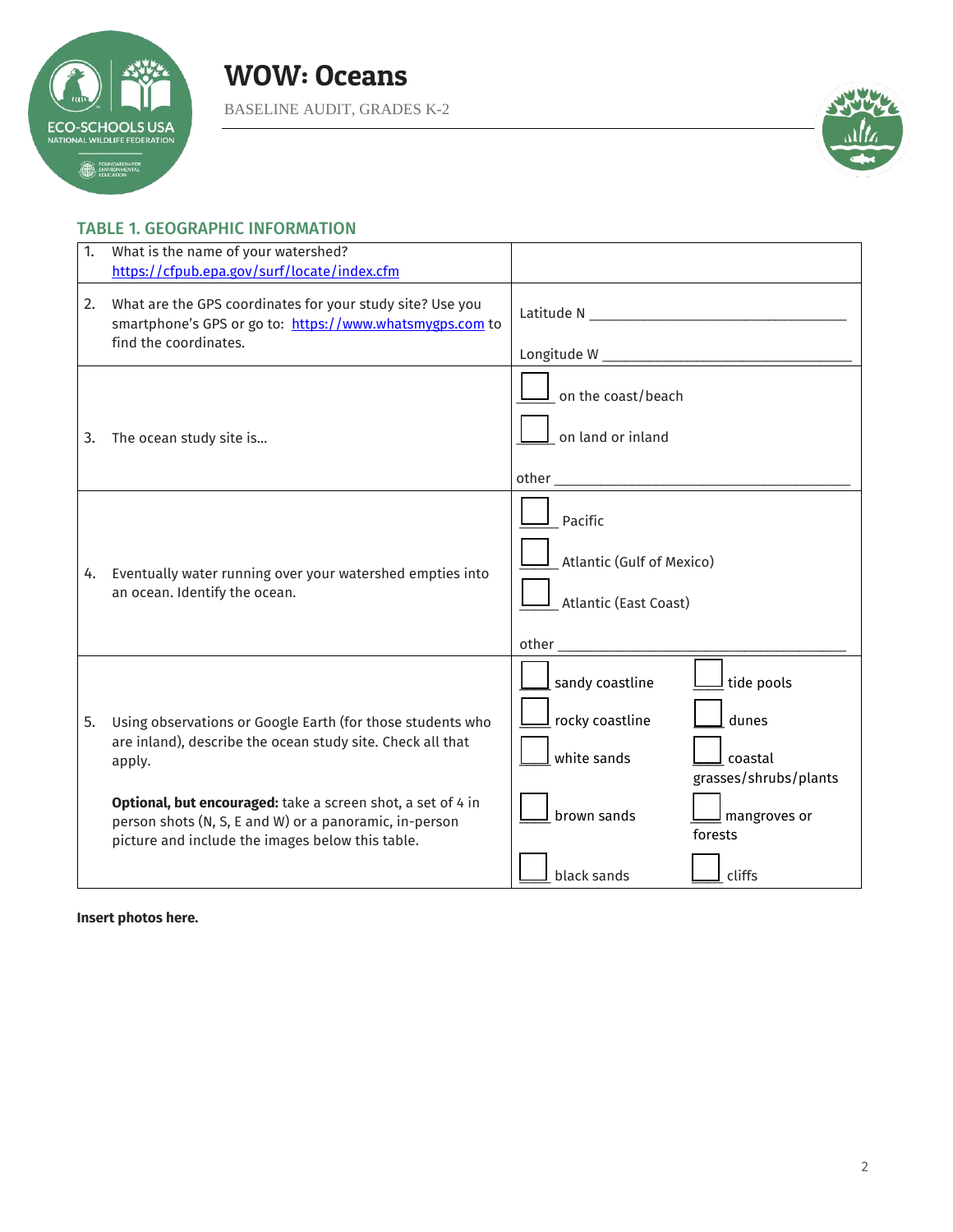



# TABLE 2. OCEAN CHARACTERISTICS AND BENEFITS

| What percentage of students can identify the following<br>1.<br>characteristics that help define an ocean? These are not the only                                                                                                                                                                                                                | 0 elements<br>A. |
|--------------------------------------------------------------------------------------------------------------------------------------------------------------------------------------------------------------------------------------------------------------------------------------------------------------------------------------------------|------------------|
| characteristics, but important for students to identify at this age.                                                                                                                                                                                                                                                                             | B.               |
| Salinity                                                                                                                                                                                                                                                                                                                                         | 1 element        |
| Biodiversity (plants and animals)                                                                                                                                                                                                                                                                                                                | 2 elements       |
| ۰                                                                                                                                                                                                                                                                                                                                                | C.               |
| An ocean is a system. What percentage of students can identify<br>2.<br>one or more system benefits oceans provide?<br>Ecosystem benefits and services: biodiversity of plant and<br>۰<br>animal species<br>Economic benefits: tourism, fishing, wildlife watching<br>۰<br>Physical and mental health benefits: relaxing, happy<br>۰<br>feelings | %                |

#### **Think about the following question as you summarize the data in Table 2.**

1. Why is it important to understand how the ocean works or how people use the ocean, if we want to help wildlife?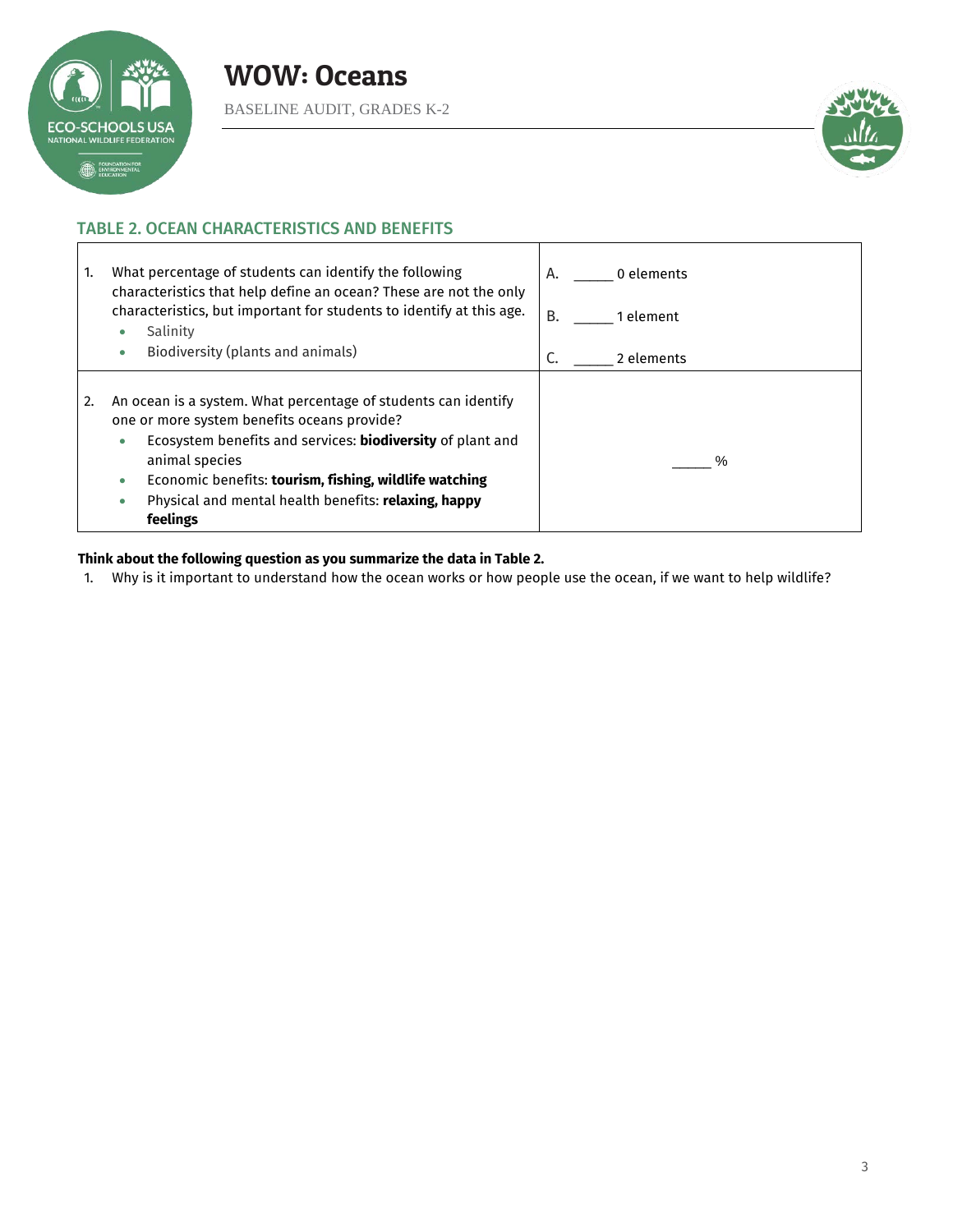

WOW: Oceans

BASELINE AUDIT, GRADES K-2



#### TABLE 3. WATER QUALITY

|                                                                                              | <b>Temperature</b><br>2. |  |  |  |
|----------------------------------------------------------------------------------------------|--------------------------|--|--|--|
| pH<br>1.                                                                                     |                          |  |  |  |
| pH Level                                                                                     | Test 1 F°                |  |  |  |
| Neutral<br>Acidic<br><b>Basic</b>                                                            | Test $2 \_\_F^{\circ}$   |  |  |  |
|                                                                                              |                          |  |  |  |
| <b>Salinity</b><br>3.                                                                        |                          |  |  |  |
| Time of High Tide ______________   Time of Low Tide ___________                              |                          |  |  |  |
| Method used: ( ) hydrometer ( ) probe                                                        |                          |  |  |  |
| Test 1   Time of day before test _____________   _______ ppt (parts/thousand)                |                          |  |  |  |
| Test 2   Time of day before test _____________   ______ ppt (parts/thousand)                 |                          |  |  |  |
| Test 3   Time of day before test ____________   ______ ppt (parts/thousand)                  |                          |  |  |  |
| 4. Transparency - Choose method A or B.                                                      |                          |  |  |  |
| A1. Secchi disk - distance from observer to:                                                 |                          |  |  |  |
| Test 1 ______ m water surface   _____ m where disk disappears   _____ m where disk reappears |                          |  |  |  |
| Test 2 ______ m water surface   _____ m where disk disappears   _____ m where disk reappears |                          |  |  |  |
| Test 3 ______ m water surface   _____ m where disk disappears   _____ m where disk reappears |                          |  |  |  |
| A2. Secchi disk reaches the bottom and does not disappear - distance from observer to:       |                          |  |  |  |
| Test 1 _____ m to water surface   _____ m depth to the bottom of the water site              |                          |  |  |  |
| Test 2 _____ m to water surface   _____ m depth to the bottom of the water site              |                          |  |  |  |
| Test 3 _____ m to water surface   _____ m depth to the bottom of the water site              |                          |  |  |  |
| В.<br><b>Transparency Tube</b>                                                               |                          |  |  |  |
| Tube test 1 ______ cm or ______ greater than depth of transparency tube.                     |                          |  |  |  |
| Tube test 2 ______ cm or ______ greater than depth of transparency tube.                     |                          |  |  |  |
| Tube test 3 ______ cm or _____ greater than depth of transparency tube.                      |                          |  |  |  |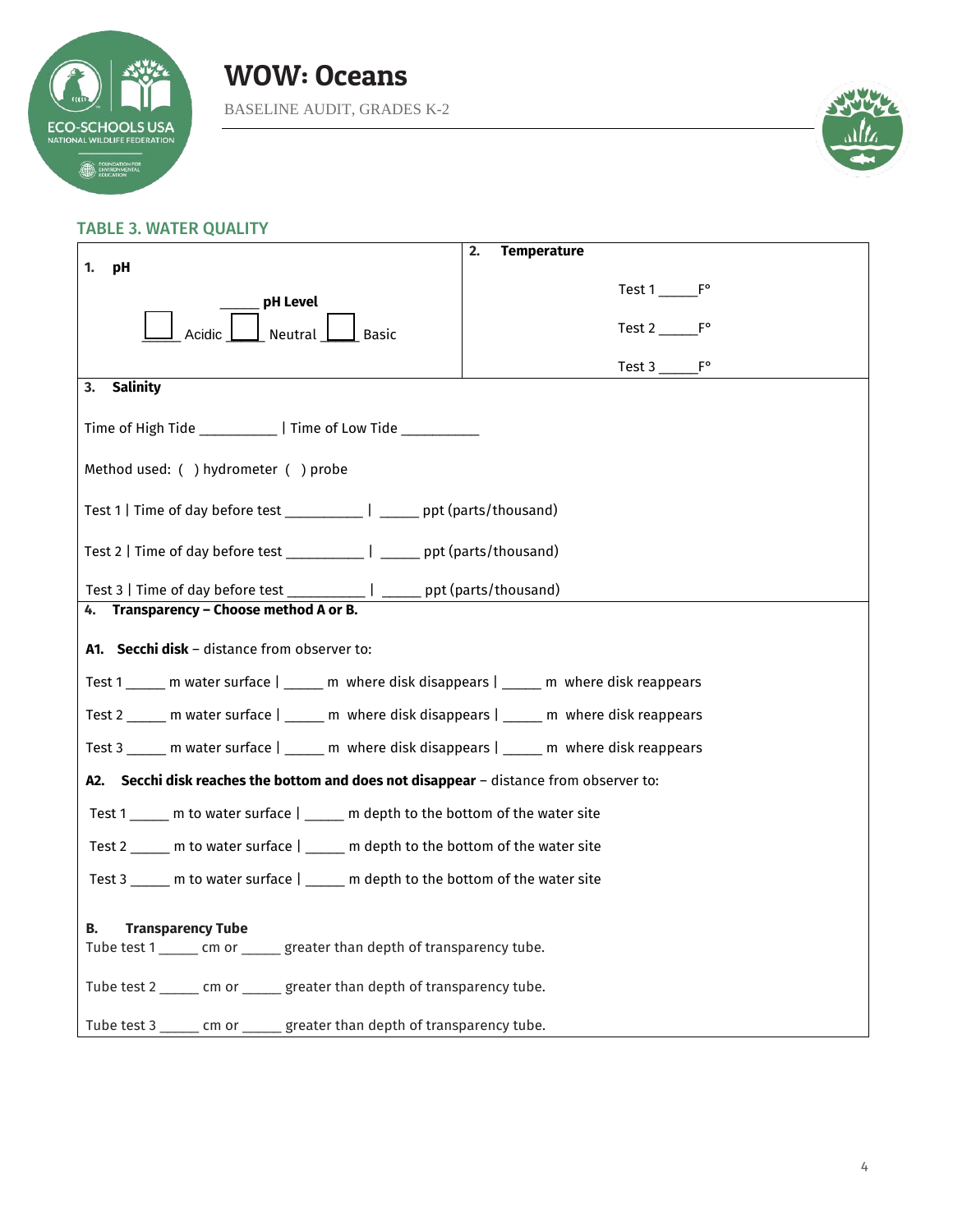



#### **Think about the following questions as you summarize the data in Table 3.**

- 1. Why is it important to observe and test water quality?
- 2. How does water quality impact plant and animal life?

**TABLES 4 and 5**. Consider contacting a coastal/ocean outreach coordinator (local non-profits) college or university. Their involvement is a great way to connect to the community, inspire students, demonstrate career possibilities and share resource expertise. If you cannot conduct a study along the coast/shore/beach please determine the best way to gather the data, i.e. a phone call, an email or ideally a SKYPE, Zoom or Google Hangout with someone who works as a biologist, ecologist, volunteer, etc. at the nearest water quality monitoring station. Contact your regional EPA, NOAA and/or statebased fish and wildlife office for resource specialist contacts, resources or recommendations.

Invite parents and community members to participate in the auditing process. Students can take on the role of educator by working with volunteers on citizen science. This experience is a great way to build community.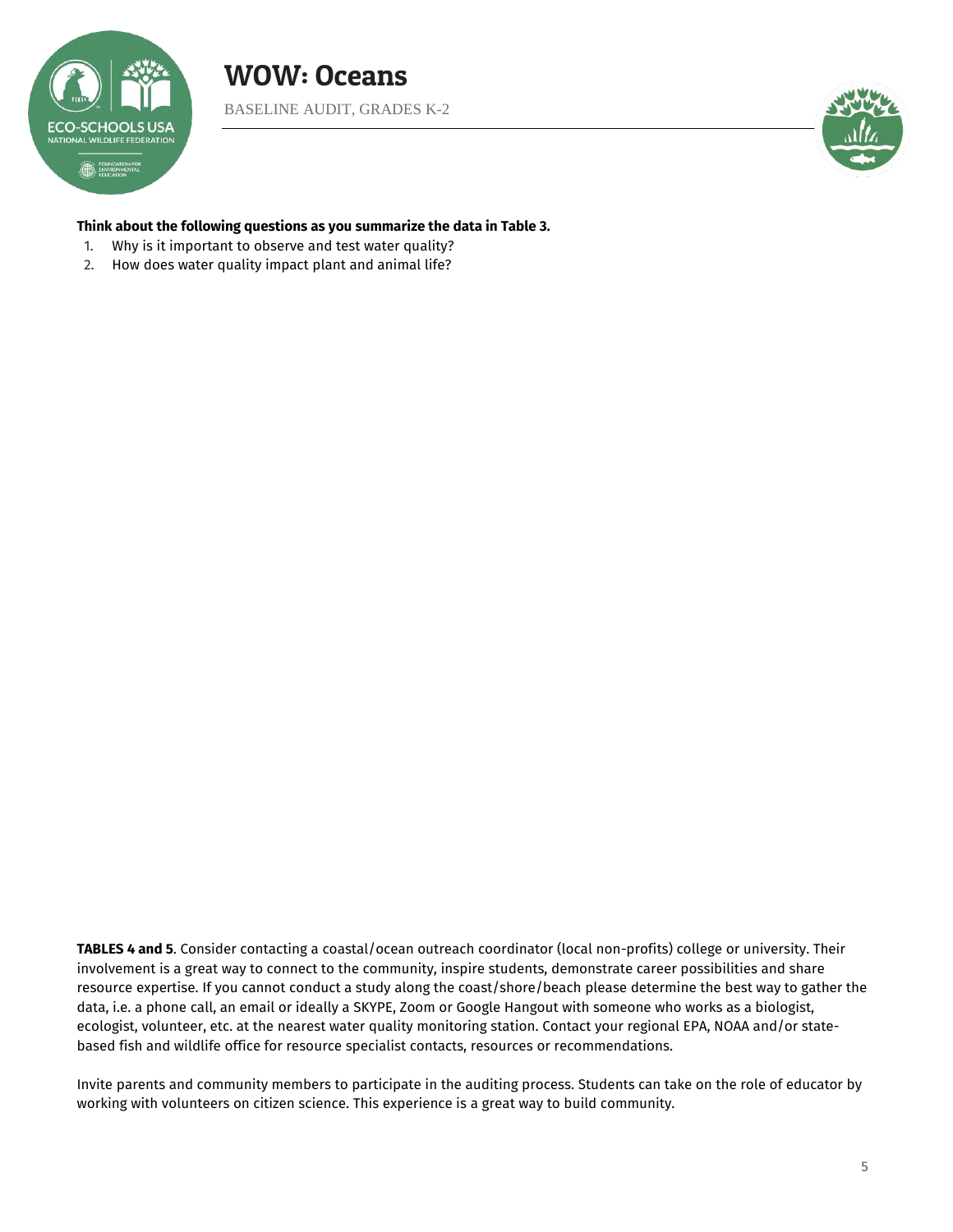

# WOW: Oceans BASELINE AUDIT, GRADES K-2



### TABLE 4. LITTER

| 1. | Percentage of students who know litter in our oceans is a problem.                                                                                                                                                                                                                                                                                                                                                                                       |                   |                 | % |               |
|----|----------------------------------------------------------------------------------------------------------------------------------------------------------------------------------------------------------------------------------------------------------------------------------------------------------------------------------------------------------------------------------------------------------------------------------------------------------|-------------------|-----------------|---|---------------|
| 2. | Percentage of students who know plastic pollution is the most common<br>type of litter found in the ocean.                                                                                                                                                                                                                                                                                                                                               |                   |                 | % |               |
| 3. | Conduct a litter audit using the items most commonly found in and around coastal and marine ecosystems. First<br>weigh the collection of litter. Next sort the collection by type and insert the total number of each item found. Safety<br>is of utmost importance. Please ensure teams have access and use/wear proper safety gear, including, but not<br>limited to gloves, litter grabbers/pinchers and appropriate recycling and trash receptacles. |                   |                 |   |               |
|    | Total weight to the nearest pound and kilogram, diverted from coastal<br>and marine ecosystems.                                                                                                                                                                                                                                                                                                                                                          |                   |                 |   | pounds        |
|    | cigarette butts                                                                                                                                                                                                                                                                                                                                                                                                                                          | fishing line/nets | can tabs        |   | tires         |
|    | bottle caps                                                                                                                                                                                                                                                                                                                                                                                                                                              | balloons          | lighters        |   | straws        |
|    | 6-pack rings                                                                                                                                                                                                                                                                                                                                                                                                                                             | cans              | plastic bottles |   | Styrofoam     |
|    | sandwich bags                                                                                                                                                                                                                                                                                                                                                                                                                                            | plastic ware      | plastic lids    |   | grocery sacks |
|    | micro-plastics                                                                                                                                                                                                                                                                                                                                                                                                                                           |                   |                 |   |               |

#### **Think about the following questions as you summarize the information in Table 4.**

- 1. How does litter impact marine and coastal wildlife (both plants and animals)?
- 2. How does litter impact people who go to the beach and use the ocean for recreation activities, such as swimming, diving, boating, etc.?
- 3. What are some of the actions the Eco-Action Team/class can take to improve or support current coastal and/or ocean cleanup programs/initiatives? Use these actions to support the Eco-Action Plan?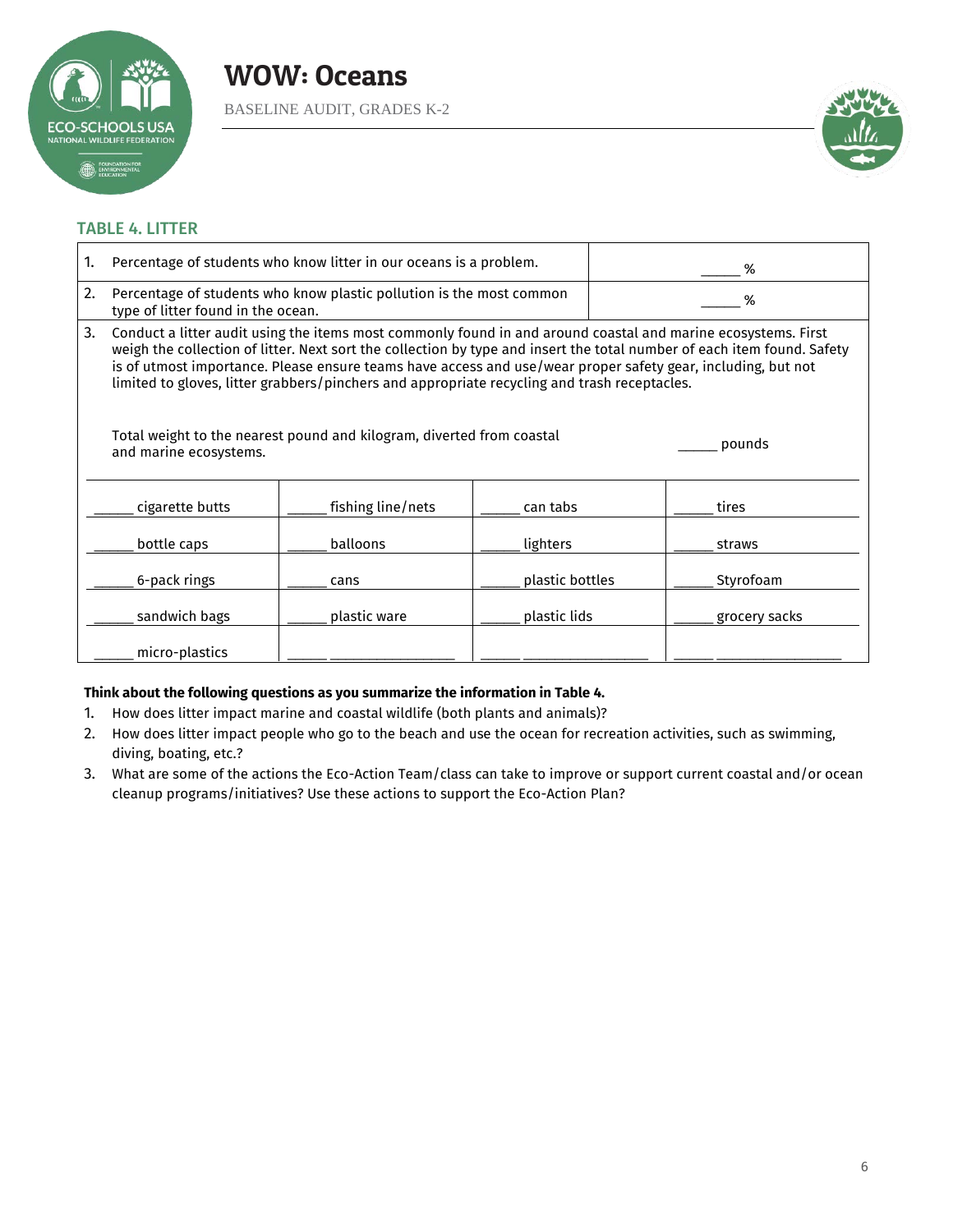



# TABLE 5. WILDLIFE

| 1. | Collectively, how many different plants and animals are<br>observed on this day?                                                                                                                                                                                                                                                                                                                                                                                                                                                                                                                                                                                                                                                                                                                            | amphibians<br>birds<br>fish<br>insects<br>reptiles<br>mammals<br>marine or brackish plants<br>coastal plants |
|----|-------------------------------------------------------------------------------------------------------------------------------------------------------------------------------------------------------------------------------------------------------------------------------------------------------------------------------------------------------------------------------------------------------------------------------------------------------------------------------------------------------------------------------------------------------------------------------------------------------------------------------------------------------------------------------------------------------------------------------------------------------------------------------------------------------------|--------------------------------------------------------------------------------------------------------------|
| 2. | Percentage of students who can identify more than one local<br>plant and animal who rely on healthy coastal and/or marine<br>ecosystems.                                                                                                                                                                                                                                                                                                                                                                                                                                                                                                                                                                                                                                                                    |                                                                                                              |
| 3. | <b>MIGRATORY BIRDS</b><br>Depending on the age and abilities of your students, you as the teacher should structure this learning opportunity<br>in a way that best meets the needs of your students. Take time to look at the Audubon site, read the WOW-Oceans<br>post audit and work with your librarian to find age appropriate print and digital resources.<br>Research migratory bird species in your community, paying close attention to their migration paths. Use Cornell's All<br>About Birds to begin researching. http://www.birds.cornell.edu. This research can be conducted as a class/team, in<br>small groups or individually. Before beginning the study, have the team look at the questions being asked in the<br>post-audit, which will include data collected from bird observations. |                                                                                                              |
| 4. | Migratory birds in the United States use one of four main<br>flyways. Identify the flyway migratory birds use in your state.<br>https://tpwd.texas.gov/huntwild/wild/birding/migration/flyways/                                                                                                                                                                                                                                                                                                                                                                                                                                                                                                                                                                                                             | Pacific Flyway<br>Central Flyway<br>Mississippi Flyway<br>Atlantic Flyway                                    |
| 5. | Use Audubon's, The Flyways, http://www.audubon.org/central-<br>flyway, to locate specific species considered "priority birds". In<br>the space to the right, add the four priority species listed. The<br>team will need to pick one of the four migratory species to<br>study (or another state migratory species).                                                                                                                                                                                                                                                                                                                                                                                                                                                                                        | 1.<br>2.<br>3.<br>4.                                                                                         |
| 6. | All wildlife require four basic habitat elements. What<br>percentage of student can identify all four habitat elements:<br>food, water, shelter and a place to raise young?                                                                                                                                                                                                                                                                                                                                                                                                                                                                                                                                                                                                                                 |                                                                                                              |
| 7. | Do team members or other grade levels participate in any<br>migratory bird citizen science projects, such as eBird,<br>Neighborhood Nestwatch, GLOBE's Arctic Bird Migration and/or<br>Journey North's Hummingbird Migration?<br>https://www.fws.gov/birds/get-involved/citizen-science.php                                                                                                                                                                                                                                                                                                                                                                                                                                                                                                                 | No<br>Yes                                                                                                    |

#### **Continued on the next page.**